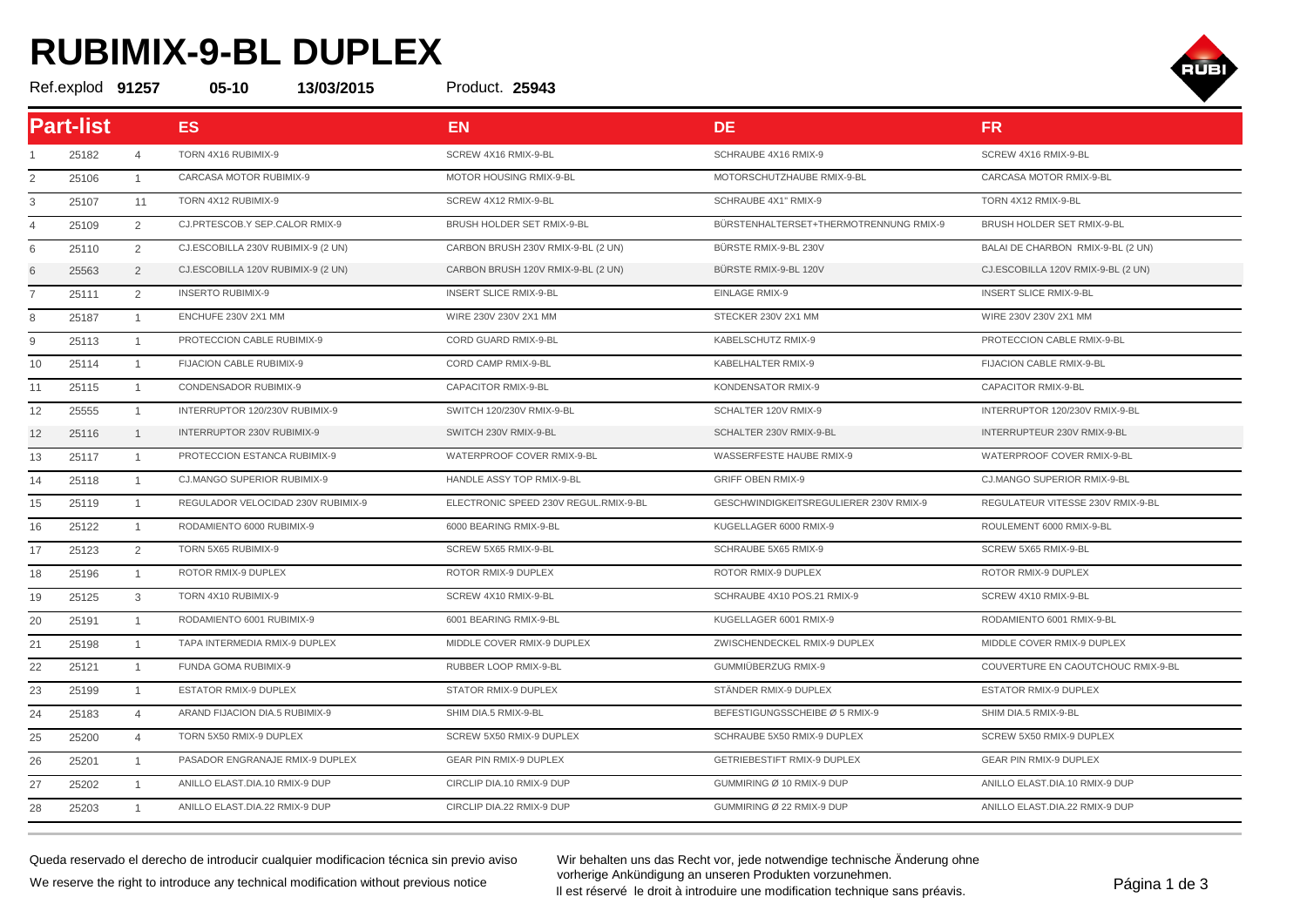## **RUBIMIX-9-BL DUPLEX**



| Ref.explod 91257 |       |                | $05 - 10$                           | 13/03/2015 | Product. 25943                 |                                 |                                 |
|------------------|-------|----------------|-------------------------------------|------------|--------------------------------|---------------------------------|---------------------------------|
| 29               | 25204 | -1             | ENGRANAJE INTERMEDIO RMIX-9 DUP     |            | MIDDLE GEAR RMIX-9 DUP         | MITTLERES ZAHNRAD RMIX-9 DUP    | ENGRANAJE INTERMEDIO RMIX-9 DUP |
| 30               | 25205 | $\mathbf{1}$   | RODAMIENTO 608 RMIX-9 DUP           |            | 608 BEARING RMIX-9 DUP         | KUGELLAGER 608 RMIX-9 DUP       | RODAMIENTO 608 RMIX-9 DUP       |
| 31               | 25203 | $\mathbf{1}$   | ANILLO ELAST.DIA.22 RMIX-9 DUP      |            | CIRCLIP DIA.22 RMIX-9 DUP      | GUMMIRING Ø 22 RMIX-9 DUP       | ANILLO ELAST.DIA.22 RMIX-9 DUP  |
| 32               | 25202 | $\mathbf{1}$   | ANILLO ELAST.DIA.10 RMIX-9 DUP      |            | CIRCLIP DIA.10 RMIX-9 DUP      | GUMMIRING Ø 10 RMIX-9 DUP       | ANILLO ELAST.DIA.10 RMIX-9 DUP  |
| 33               | 25182 | 14             | TORN 4X16 RUBIMIX-9                 |            | SCREW 4X16 RMIX-9-BL           | SCHRAUBE 4X16 RMIX-9            | SCREW 4X16 RMIX-9-BL            |
| 34               | 25185 | $\mathbf{1}$   | CJ.MANGO INFERIOR RUBIMIX-9         |            | HANDLE ASSY BOTTOM RMIX-9-BL   | <b>GRIFF UNTEN RMIX-9</b>       | CJ.MANGO INFERIOR RMIX-9-BL     |
| 35               | 25209 | $\overline{1}$ | SALIDA AIRE RMIX-9 DUP              |            | AIR OUTLET RMIX-9 DUP          | LUFTAUSGANG RMIX-9 DUP          | AIR OUTLET RMIX-9 DUP           |
| 36               | 25210 | $\overline{2}$ | RODAMIENTO 607 RMIX-9               |            | 607 BEARING RMIX-9             | KUGELLAGER 698 P.36 RMIX-9 DUP  | ROULEMENT 607 RMIX-9            |
| 37               | 25202 |                | ANILLO ELAST.DIA.10 RMIX-9 DUP      |            | CIRCLIP DIA.10 RMIX-9 DUP      | GUMMIRING Ø 10 RMIX-9 DUP       | ANILLO ELAST.DIA.10 RMIX-9 DUP  |
| 38               | 25212 | $\mathbf{1}$   | ENGRANAJE DERECHO RMIX-9 DUP        |            | RIGHT GEAR CLASS II RMIX-9 DUP | ZAHNRAD RECHTS KL.II RMIX-9 DUP | RIGHT GEAR CLASS II RMIX-9 DUP  |
| 39               | 25213 | 2              | ANILLO ELAST.DIA.16 RMIX-9 DUP      |            | CIRCLIP DIA.16 RMIX-9 DUP      | GUMMIRING Ø 16 RMIX-9 DUP       | ANILLO ELAST.DIA.16 RMIX-9 DUP  |
| 40               | 25214 | 2              | LLAVE ABRAZADERA RMIX-9 DUP         |            | WOODRUFF KEY RMIX-9 DUP        | KLEMMRING RMIX-9 DUP            | LLAVE ABRAZADERA RMIX-9 DUP     |
| 41               | 25215 | 2              | ENGRANAJE GRANDE RMIX-9 DUP         |            | <b>BIG GEAR RMIX-9 DUP</b>     | GROSSES ZAHNRAD RMIX-9 DUP      | ENGRANAJE GRANDE RMIX-9 DUP     |
| 42               | 25216 | 2              | SET ENGRANAJES DERECHO RMIX-9 DUP   |            | RIGHT GEAR SHAFT RMIX-9 DUP    | ZAHNRADSET RECHTS RMIX-9 DUP    | RIGHT GEAR SHAFT RMIX-9 DUP     |
| 43               | 25217 | $\mathbf{1}$   | CAJA ENGRANAJES RMIX-9 DUP          |            | GEAR BOX HOUSING RMIX-9 DUP    | GETRIEBEBOX RMIX-9 DUP          | GEAR BOX HOUSING RMIX-9 DUP     |
| 44               | 25208 | 2              | RODAMIENTO 6002 RMIX-9 DUP          |            | 6002 BEARING RMIX-9 DUP        | KUGELLAGER 6002 RMIX-9 DUP      | 6002 BEARING RMIX-9 DUP         |
| 45               | 25173 | 2              | RODAMIENTO 6004 RUBIMIX-9           |            | 6004 BEARING RMIX-9-BL         | KUGELLAGER 6004 RMIX-9          | RODAMIENTO 6004 RMIX-9-BL       |
| 46               | 25211 | $\overline{2}$ | PLACA DESCONEXION RMIX-9 DUP        |            | BAFFLE PLATE RMIX-9 DUP        | ABSCHALTPLATTE RMIX-9 DUP       | BAFFLE PLATE RMIX-9 DUP         |
| 47               | 25171 | 2              | ANILLO ELASTICO DIA.42 RUBIMIX-9    |            | CIRCLIP DIA.42 RMIX-9-BL       | SPANNRING Ø 42 RMIX-9           | CIRCLIP DIA.42 RMIX-9-BL        |
| 48               | 25206 | $\overline{2}$ | PASADOR RMIX-9 DUPLEX               |            | PIN RMIX-9 DUPLEX              | STIFT RMIX-9 DUPLEX             | PIN RMIX-9 DUPLEX               |
| 49               | 25207 | 2              | CJ.EJE RMIX-9 DUPLEX                |            | SHAFT SET RMIX-9 DUP           | ACHSE RMIX-9 DUP                | SHAFT SET RMIX-9 DUP            |
| 50               | 25517 | $\mathbf{1}$   | JUEGO ROSCAS VARIL.RMIX-9 DUP       |            | MIXER SUPPORT SET RMIX-9 DUP   | WENDELSTAB SET RMIX-9 DUP       | MIXER SUPPORT SET RMIX-9 DUP    |
| 51               | 25545 | $\mathbf{1}$   | ANILLO ELAST.DIA.9 RMIX-9 DUP       |            | CIRCLIP DIA.9 RMIX-9 DUP       | GUMMIRING Ø 9 RMIX-9 DUP        | CIRCLIP DIA.9 RMIX-9 DUP        |
| 52               | 25546 |                | ENGRANAJE IZQUIERDO RMIX-9 DUP      |            | LEFT GEAR CLASS II RMIX-9 DUP  | ZAHNRAD LINKS RMIX-9 DUP        | LEFT GEAR CLASS II RMIX-9 DUP   |
| 53               | 25547 |                | SET ENGRANAJES IZQUIERDO RMIX-9 DUP |            | LEFT GEAR SHAFT RMIX-9 DUP     | ZAHNRADSET LINKS RMIX-9 DUP     | LEFT GEAR SHAFT RMIX-9 DUP      |